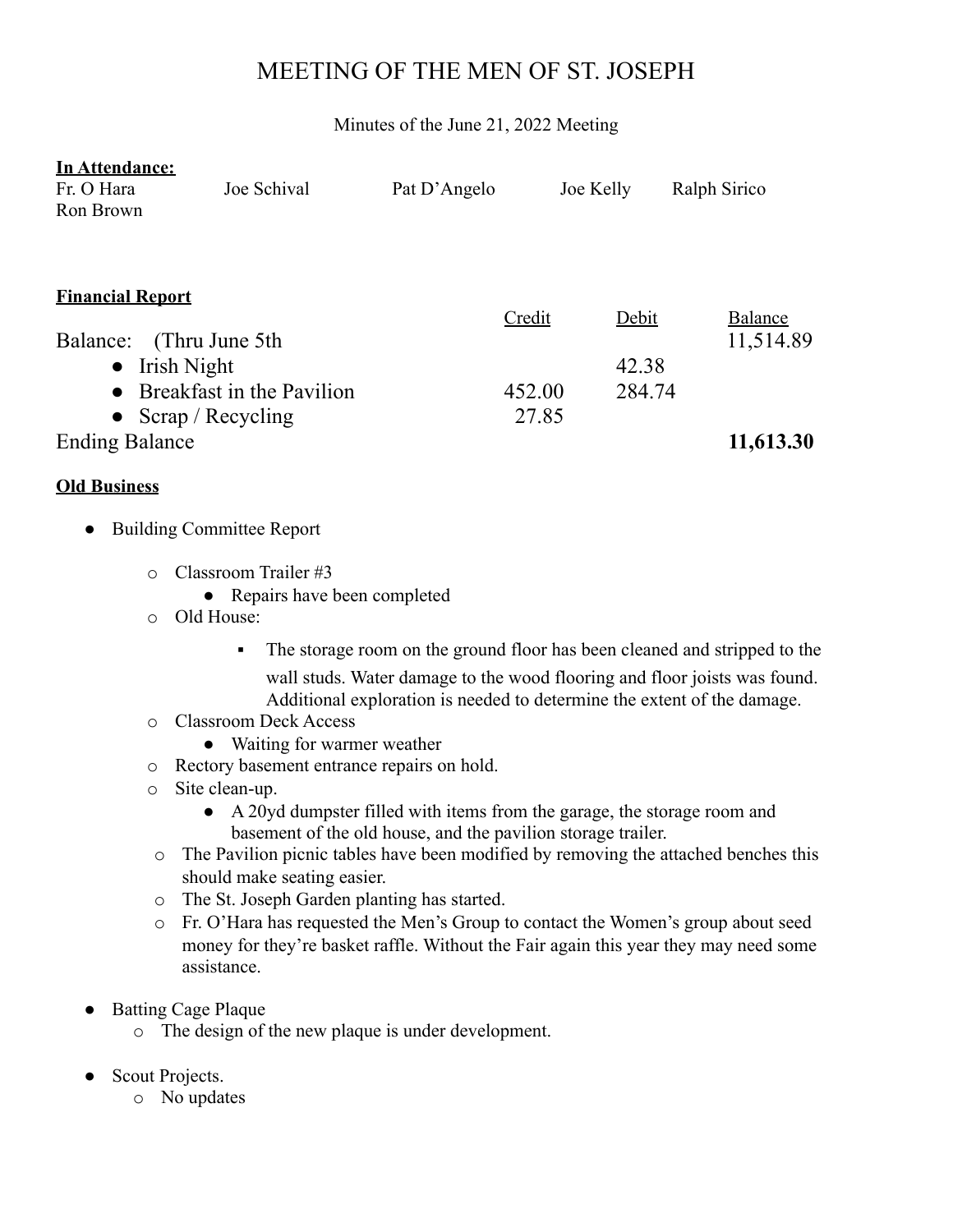### **New Business**

- Outdoor Cross
	- o Landscaping is needed behind the large cross on the left of the main entrance. Cherry Laurels have been selected.
	- $\circ$  The Multi-cultural Picnic is scheduled for July 23<sup>rd</sup>. Contact the office if you want to sign-up to bring your family's favorite.

## **Up- Coming Events:**

- Sunday Breakfast in the Pavilion June 26
- Sunday Breakfast in the Pavilion July 17
- $\bullet$  Multi-Cultural Picnic July 23
- Sunday Breakfast in the Pavilion Aug  $7$
- Sunday Breakfast in the Pavilion Aug  $28$
- Sunday Breakfast in the Pavilion Sept 18
- $\bullet$  Octoberfest Oct1

The meeting was closed with a prayer. The next meeting should be on July 19.